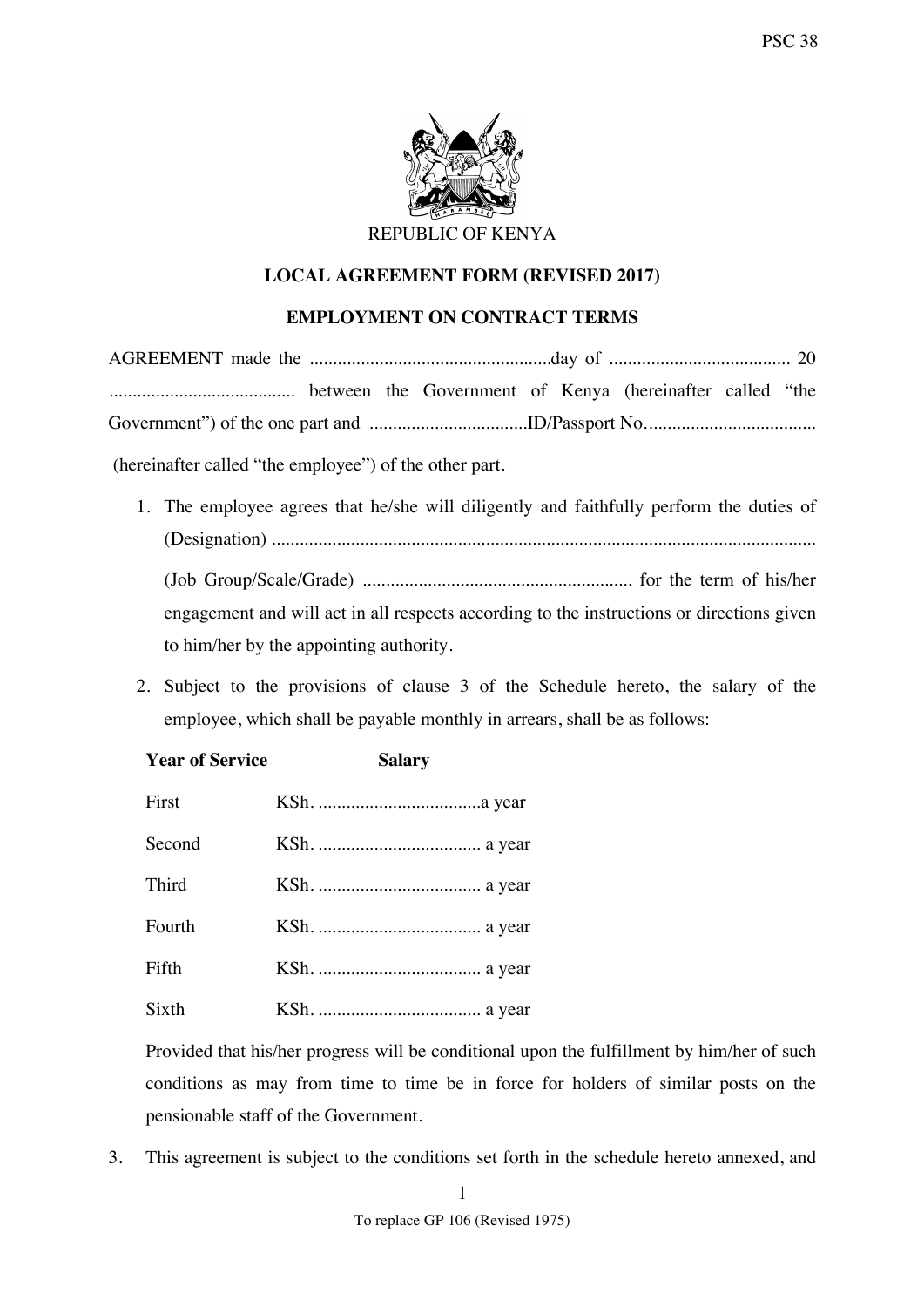other regulations in force from time to time applicable to pensionable officers of the Public Service which shall be read and construed as part of this agreement.

As witness our hands the day and the year above written.

| on behalf of the Government of Kenya |                                           |
|--------------------------------------|-------------------------------------------|
| in the presence of:                  |                                           |
|                                      |                                           |
|                                      | Authorized Officer/Head of Public Service |
|                                      |                                           |
|                                      |                                           |
|                                      |                                           |
|                                      | Witness                                   |
|                                      |                                           |
| Signed by:                           |                                           |
|                                      | Employee                                  |
| In the presence of:                  |                                           |
|                                      |                                           |
|                                      |                                           |
|                                      | Witness                                   |
|                                      |                                           |

*NOTE: All alterations, additions and deletions must be initialed by both parties and their witnesses.* 

# **SCHEDULE TO AGREEMENT**

# **Term of Engagement**

| the | day |  |
|-----|-----|--|

2

To replace GP 106 (Revised 1975)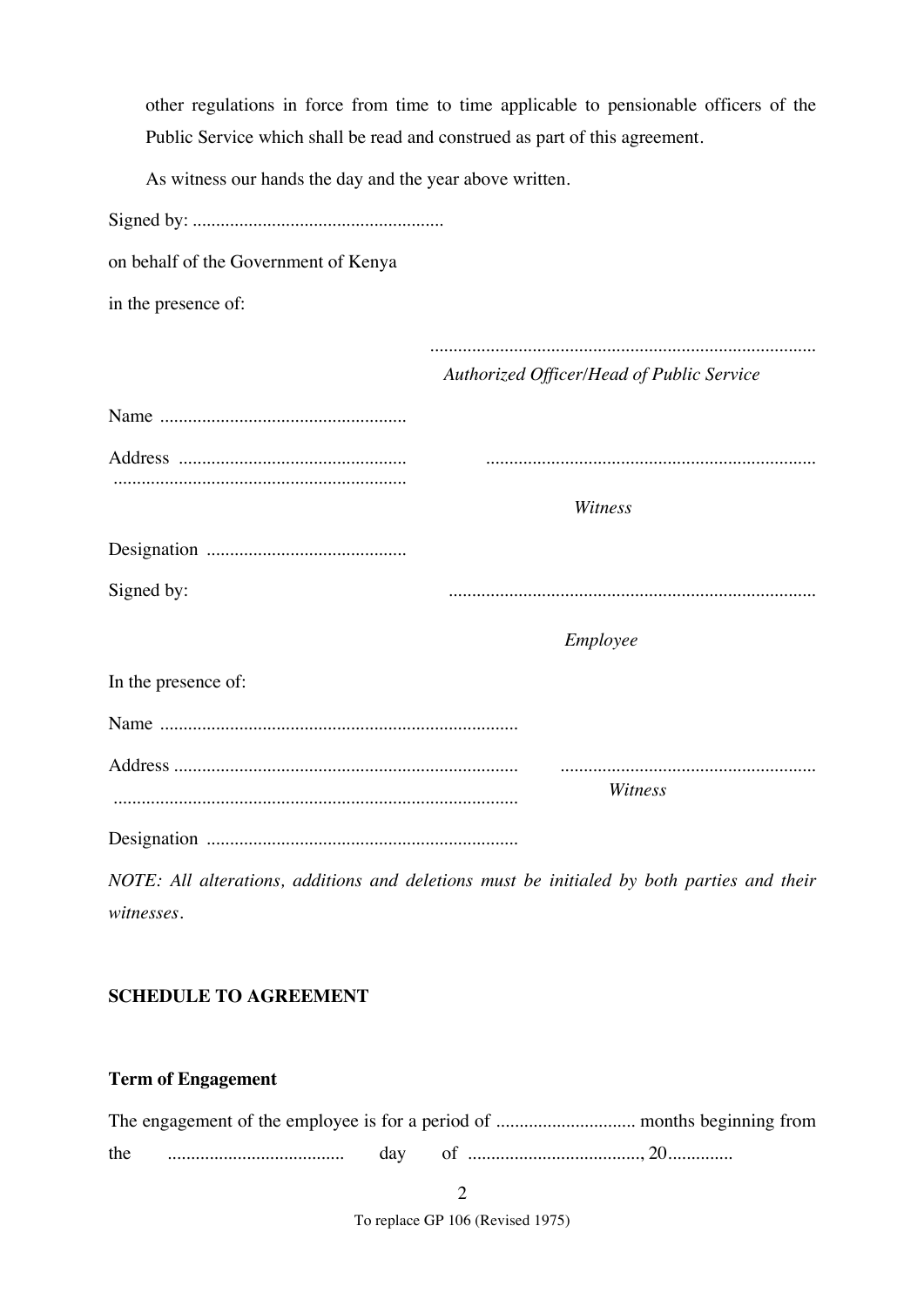### **Further Employment**

1. If the employee desires to remain in employment of the Government, the employee shall, not more than six (6) months and not less than three (3) months before the date on which his/her service under this Agreement terminates, give notice in writing to the Government whether he/she desires to remain in its employment, and if he/she so desires, the Government shall thereupon decide whether it will offer him/her further employment, in which case the re-engagement shall be on such terms as may be mutually agreed.

## **Duties**

2. The duties of the employee shall include the specific duties of the office for which he/she is engaged, and any other suitable duties which the Government may call upon him/her to perform. The employee shall not, either directly or indirectly, or without the permission of the Government, engage or be concerned in trade, or in private professional practice or any other gainful employment. The employee shall use his/her utmost exertions to promote the interest of the Government, and shall conform to the general code of conduct of Government and shall be subject to the Government regulations for the time being in force so far as applicable.

### **Salary**

3. (1) Full salary will begin from the ................................... day of ........................ 20....................... and the incremental date of the employee will be ........................................

(2) Increments of salary, if any, will be reckoned as from the incremental date specified in clause 3 (1) above, but no increment will be granted unless the efficiency, conduct, diligence and satisfactory performance, of the employee during the year immediately preceding have been approved.

## **Invaliding on Account of Incapacity Produced by ill Health**

4. (1) If at any time a Government Medical Board shall certify that the employee is by reason of ill health, not caused by his/her own misconduct, incapable of rendering further efficient service, then the employee shall be required to relinquish his/her employment on medical grounds.

(2) The employee shall not be invalided unless he/she has appeared before a Medical Board of which one member shall be a medical practitioner nominated by the employee.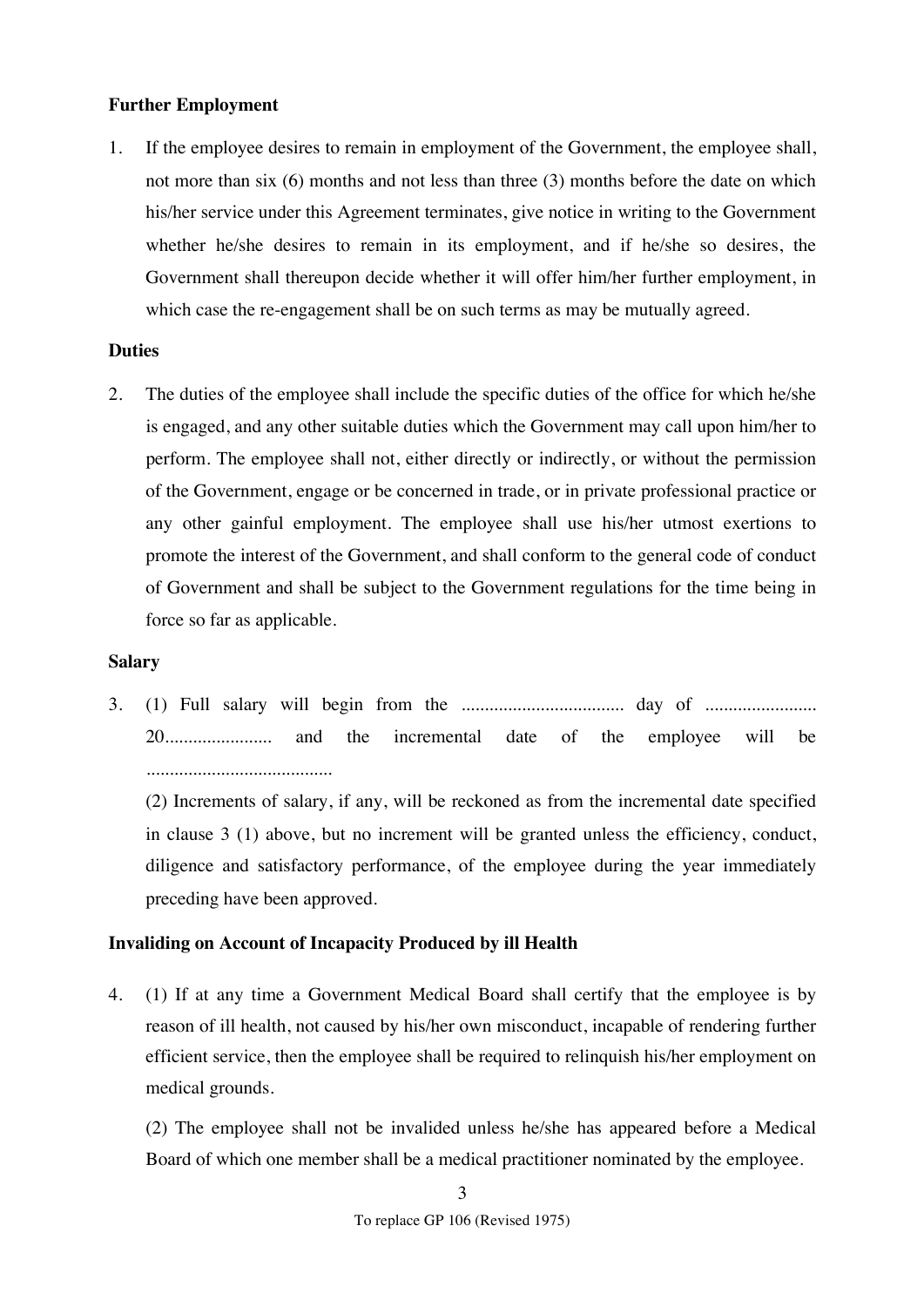### **Discipline**

5. (1) If the employee shall at any time after the signing hereof neglect or refuse or from any cause (excepting ill health not caused by his/her own misconduct as provided in clause 4 of this Agreement) become unable to perform any of his/her duties or to comply with any order or shall improperly disclose any information respecting the affairs of the Government to any unauthorized person, or shall in any other manner misconduct himself/herself, the Government may on direction by the appropriate employer or appointing authority terminate his/her engagement forthwith, and thereupon all rights and advantages reserved to him/her by this Agreement shall cease.

Provided that the Government may make such inquiry as it thinks fit into circumstances during such inquiry and until the decision of Government is communicated to the employee he/she may be interdicted from duty and shall, during such interdiction, receive one-half of the basic salary to which he/she would otherwise be entitled. If his/her engagement is not terminated, the Government may in its discretion order that any balance of his/her salary to which he/she would have been otherwise entitled, be paid to the employee but upon the termination of his/her engagement he/she shall be entitled only to one-half basic salary paid to him/her for the period from his/her interdiction until the termination of his/her engagement.

(2) The employee or his/her legal representatives, as the case may be, shall have the right of appeal against any decision of the appropriate employer that has the effect of withholding, suspending, reducing or otherwise altering to his/her detriment any benefits due to him/her estate.

(3) If the employee shall absent himself/herself from duty through ill health he/she shall produce a medical certificate to that effect, and if his/her sickness should in the opinion of a Government Medical Officer be caused through the engaged person's own impropriety of conduct he/she shall forfeit his/her salary for the period of such absence.

(4) If he/she shall absent himself/herself from duty for any cause whatsoever without leave, he/she shall forfeit his/her salary for the period of such absence, and it shall be lawful for the Government to terminate his/her engagement forthwith as for misconduct.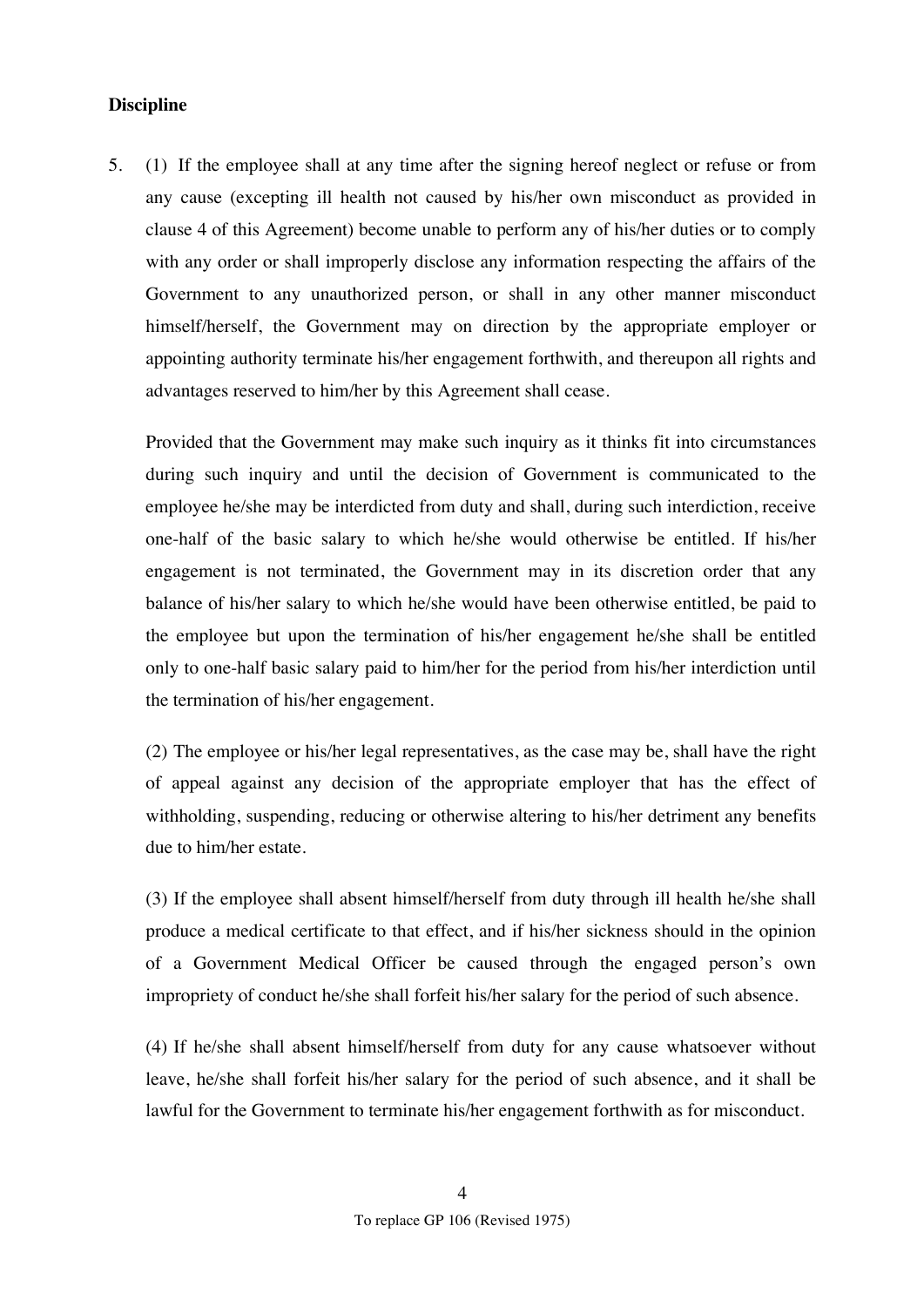### **Determination of Engagement**

6. (1) Subject to the provisions of the Employment Act the Government may at any time determine the engagement of the employee by giving him/her two months' notice in writing, or paying him/her two months' salary in lieu of notice.

(2) The employee may, at any time after the expiration of three months from the commencement of his/her term of engagement, determine his/her engagement by giving to the Government two months' notice in writing, or by paying to the Government two months' salary in lieu of notice.

(3) If the employee terminates his/her engagement otherwise than in accordance with this Agreement, he/she shall be liable to pay to the Government on demand as liquidated damages one month's salary.

### **Liability to make good Damage**

7. (1) If, in the opinion of the Government, any pecuniary damage arises from any disregard or failure on the part of the employee to comply with any order, or departmental instructions, or from any neglect of duty whatsoever on his/her part, he/she may be liable to a deduction from his/her salary to make good the damage or any part thereof, the amount of which shall be fixed by the Authorized Officer.

(2) Where the employee is required to pay or to reimburse any amount to the Government or owes the Government any such sum, such amount may be recovered by deduction or otherwise from his/her salary in such installments as the Government may see fit, or if he/she qualifies for gratuity, from such gratuity.

## **Gratuity**

8. If the Agreement is determined otherwise than under the provisions of clauses 5, 6 (2) or 6 (3) hereof, the employee shall be granted, at his/her option which shall be exercised at the time of signing this Agreement, a gratuity of thirty one per centum (31%) or as determined from time to time of the total Basic Salary paid to him/her during the term of his/her engagement under this Agreement.

Provided that if at the time of signing this Agreement the employee has exercised his/her option not to draw the gratuity which may become due to him /her in respect of his/her term of engagement under this Agreement, and if in the meanwhile he/she has not become a member of the pensionable service of the Government, then the gratuity